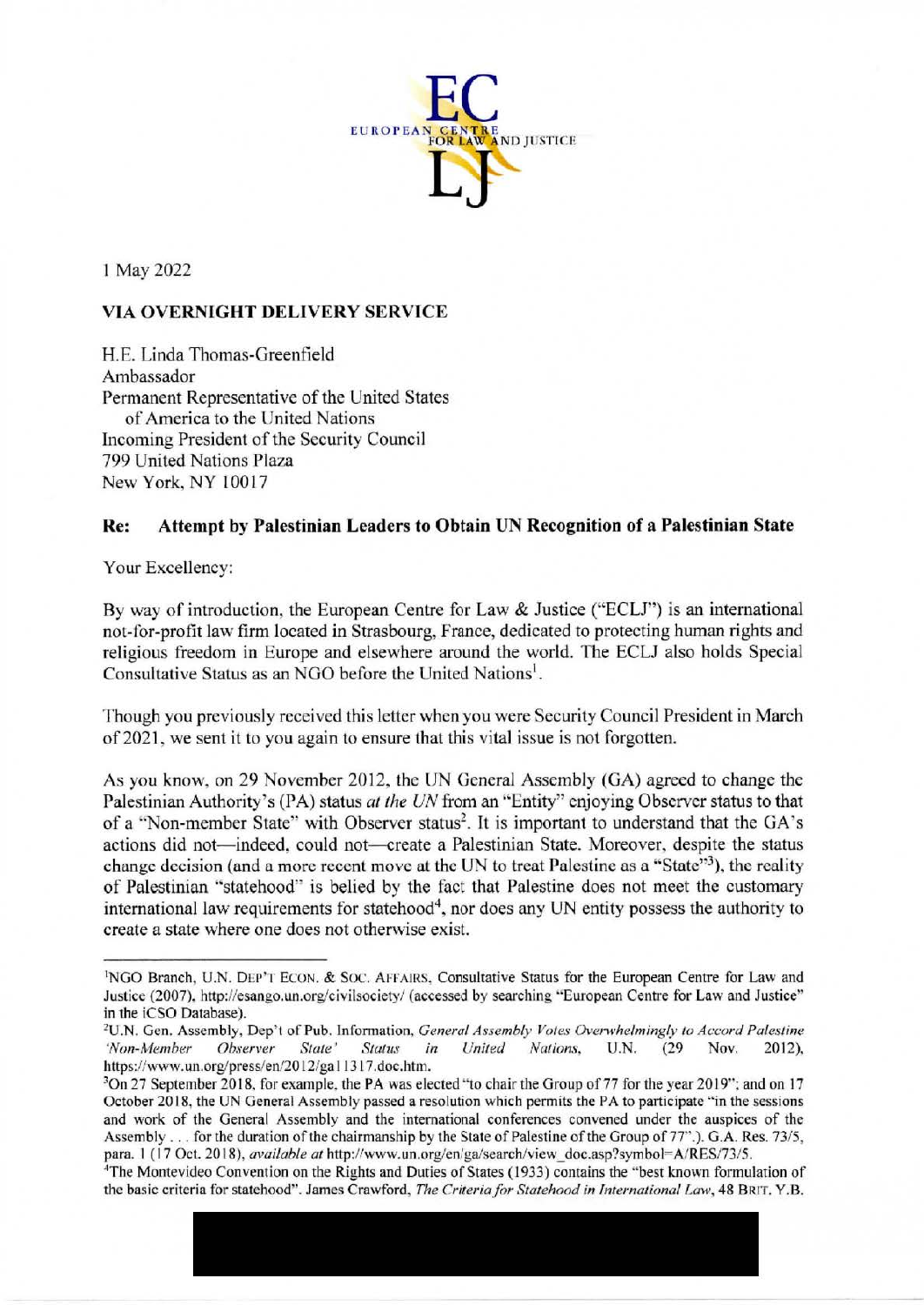As addressed below, the effect of the GA's 2012 decision *is at most an internal administrative change for the UN and its agencies.* Hence, despite actions to the contrary by the GA, no facts on the ground have changed-"Palestine" remains a non-state entity incapable of becoming a member state of the UN.

Previously, on 23 September 2011, officials from the Palestinian Liberation Organisation (PLO) submitted their application to the United Nations seeking UN membership of an Arab Palestinian State in the West Bank and the Gaza Strip. To date, there have not been nine affirmative votes in the Security Council to admit such a "state", the number required by Article  $27(2)$  of the UN Charter<sup>5</sup>. It is our view that this failed attempt by the PLO is a result, at least in part, of the recognition by the member states of the following historic record.

It is important to note that the 1949 *armistice lines* which define the West Bank and Gaza Strip (frequently referred to as the pre-'67 lines) have never been regarded as international boundaries. In fact, it was at Arab insistence that the 1949 lines be designated as mere armistice lines, not international boundaries, because Arab States did not want to confer any form of international legitimacy on the newly proclaimed Jewish State of Israel. From 1949 until 1967, the portions of Palestine not under the control of the State of Israel remained under belligerent military occupation by Egyptian and Jordanian armed forces. No Arab Palestinian State has ever existed in these territories.

As a result of the 1967 Arab-Israeli war, Jordanian and Egyptian forces retreated from the West Bank and the Gaza Strip, respectively, and Israel acquired control of those territories. Following the 1967 war, the UN Security Council adopted Resolution 2426. Note, first, that the language in that Resolution requires that Israel withdraw "from territories"<sup>7</sup> it captured—not from "all" territories or "the" territories it captured. We know from historical record that these were *intentional omissions from the language of the Resolution*<sup>8</sup>. Note, second, that the Resolution requires "secure ... boundaries"<sup>9</sup>—something that did not exist prior to 1967 as evidenced by the persistent attacks mounted against Israel from Arab-controlled territory and would not exist today if the status quo ante were reinstated. Note, third, that the Resolution

<sup>11\</sup>iT'I. L. 93, 111 (1977); *see also* Convention on Rights and Duties of States, art. 1, 26 Dec. 1933, 49 Stat. 3097, 165 L.N.T.S. 19, *available at https://treaties.un.org/doc/Publication/UNTS/LON/Volume%20165/v165.pdf. See*, *e.g., JOSHUA CASTELLINO, INTERNATIONAL LAW AND SELF-DETERMINATION: THE INTERPLAY OF THE POLITICS OF* TERRITORIAL POSSESSION WITH FORMULATIONS OF POST-COLONIAL 'NATIONAL' IDENTITY 77 (2000) (citing D.J. HARRIS, CASES AND MATERIALS OF INTERNATIONAL LAW 102 (5th ed. 1997) ("The Montevideo Convention is considered to be reflecting, in general terms, the requirements of statehood in customary international law".); Tzuwen Lee, The International Legal Status of the Republic of China on Taiwan, 1 UCLA J. INT'L L. & FOREIGN AFF. 351, 387 n.70 (1996-97) ("[The Montevideo) Convention is regarded as representing in general terms the criteria **of statehood under customary international law".),** 

 $^5$ U.N. Charter art. 27, para. 2.<br><sup>6</sup>S.C. Res. 242 (22) Res. 242 (22 Nov. 1967), *available at* https://unispal.un.org/DPA/DPR/unispal.nsf/ 0/7D35E1F729DF491C85256EE700686136.

*<sup>&#</sup>x27;Id.* atpara. l(i).

<sup>&#</sup>x27;Lord Caradon, permanent representative of the United Kingdom to the United Nations from 1964-70 and chief drafter of Resolution 242, aptly noted the following:

Much play has been made of the fact that we didn't say "the" territories or "all the" territories. *But that was deliberate.* I myself knew very well the 1967 boundaries and if we had put in the "the" or "all the" that could only have meant that we wished to see the 1967 boundaries perpetuated in the form of a permanent frontier. This I was certainly not prepared to recommend.

YORAM MEITAI., EGYPT'S STRUGGLE FOR PEACE: CONTINUITY AND CIIANGE, 1967-1977 49 (1997) (emphasis added).

<sup>9</sup> S.C. Res. 242, *supra* note 6, para. l(ii).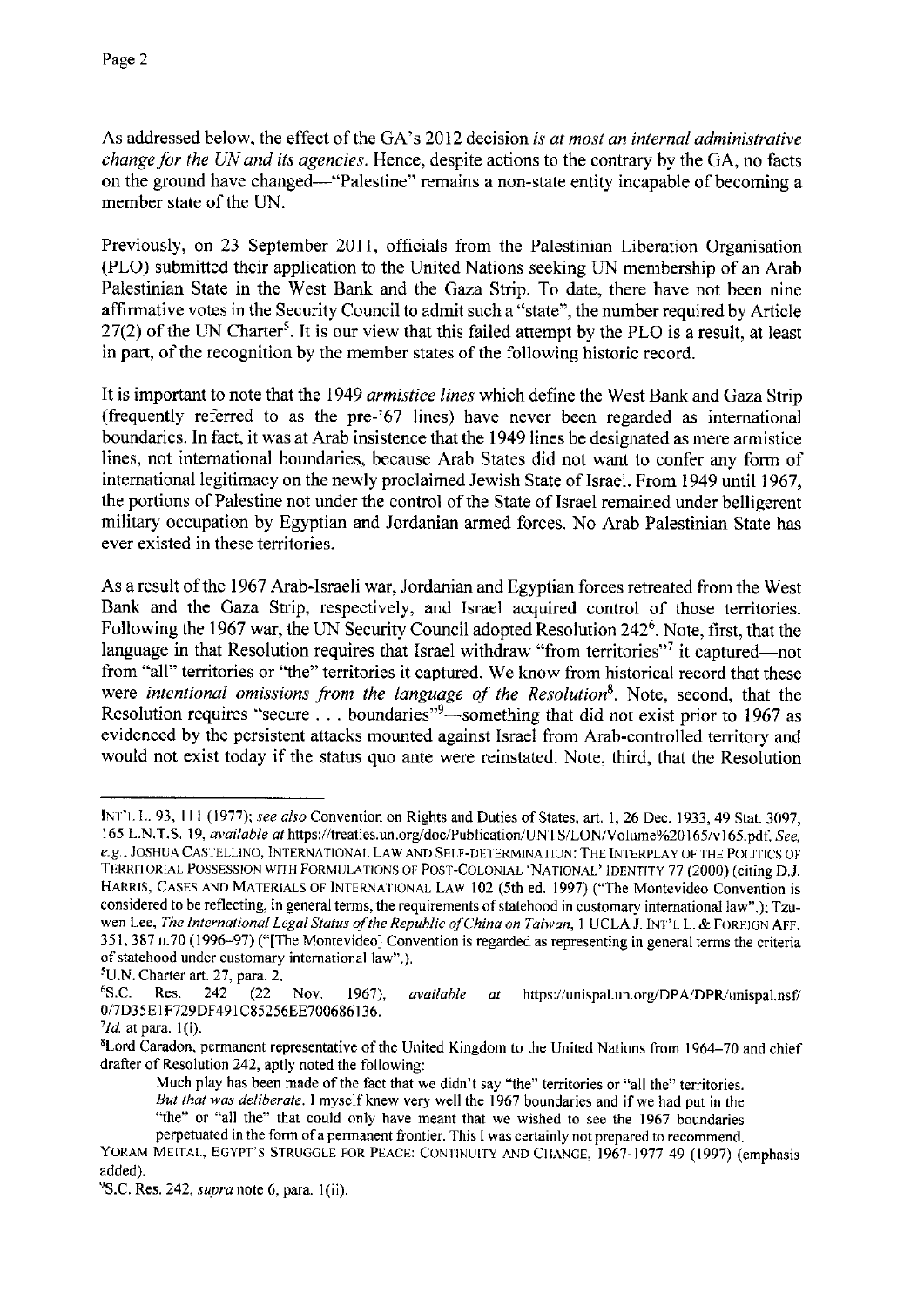calls for the termination of all "states of belligerency and respect for and acknowledgement of the sovereignty, territorial integrity and political independence of every State in the area ...  $\cdot$ <sup>10</sup>. Furthermore, following the 1973 Arab-Israeli war, the UN Security Council adopted Resolution 33811 which reiterates the call to implement the terms of Resolution 242. Subsequent resolutions as well as agreements made under the auspices of the international community have cited Resolution 242 as the basis for resolving the Arab-Israeli conflict.

Each of the principles set forth in Resolution 242 is predicated on negotiations between Israel and its neighbors. What the Palestinians have attempted to do by approaching the UN directly is to forego having to make the concessions that negotiations require to determine what a future Arab Palestinian state will look like. In so doing, they are seeking to undermine the terms of Resolution 242. A Palestinian attempt to unilaterally effect change in the status of the territory and adopt the 1949 armistice lines as internationally recognised boundaries explicitly runs counter to Resolutions 242 and 338.

Additionally, in his letter dated 23 September 2011 to the UN Secretary-General, Mahmoud Abbas, Chairman of the Executive Committee of the PLO, relied on GA Resolution 181  $(II)^{12}$ to provide instruction to the GA for its member application. Notwithstanding the fact that the representative of the Arab Higher Committee for Palestine flatly rejected Resolution 181 (II)<sup>13</sup> at the time it was adopted, there are two other problems with his reliance on this resolution. First, President Abbas has claimed East Jerusalem as Palestine's capital<sup>14</sup>. However, Resolution 181 (II)<sup>15</sup>, along with GA Resolution 194 (III)<sup>16</sup>, designated Jerusalem as an international zone *to be administrated by the UN.* Again, if President Abbas desires to rely on Resolution 181 (II), he cannot pick and choose which parts he likes and reject the rest. Second, while Resolution 181 (II) does support the creation of an Arab state, it also calls for the creation of a *Jewish* state<sup>17</sup>. Therefore, if President Abbas desires to rely on Resolution 181 (II), he must also recognise its provision for a Jewish state. President Abbas, however, continues to refuse to recognise Israel as a Jewish state<sup>18</sup>. In sum, if President Abbas desires to rely on Resolution 181, he must, at a minimum, recognise a Jewish state, bounded by internationally recognized defensible borders, and give up his claim to East Jerusalem as Palestine's capital.

More recently, in the 1990s, the PLO consented to negotiate with the State of Israel with the aim of resolving the disagreements between them. The various agreements between the State of Israel and the PLO / PA were negotiated and concluded under the auspices of the

 $^{10}Id$ 

<sup>&</sup>lt;sup>11</sup>S.C. Res. 338 (22 Oct. 1973), *available at* https://unispal.un.org/DPA/DPR/unispal.nsf/0/ 7FB7C26FCBE80A3 l 852560C50065F878.

<sup>&</sup>lt;sup>12</sup>G.A. Res. 181 (II) (29 Nov. 1947), *available at* https://unispal.un.org/DPA/DPR/unispal.nsf/ 0/7F0AF2BD897689B785256C330061D253.<br><sup>13</sup>United Nations Palestine Commission Communication from the Representative of the Arab Higher Committee

for Palestine, U.N. Doc. A/AC.21/6 (19 Jan. 1948), *available at https://unispal.un.org/DPA/DPR/unispal.nsf/* 0/94E30EC5AD0385B885256FB2006BB5AF.

<sup>14</sup>U.N. Secretary-General, Note dated 23 Sept. 2011 from the Secretary-General addressed to the General Assembly and the Security Council, U.N. Doc. A/66/371-S/2011/592 (23 Sept. 2011), at Annex II.

<sup>&</sup>lt;sup>15</sup>G.A. Res. 181 (II), *supra* note 12, Part III (A).<br><sup>16</sup>G.A. Res. 194 (III) (11 Dec. 1948), *available at* https://unispal.un.org/DPA/DPR/unispal.nsf/ 0/C758572B78D1CD0085256BCF0077E51A.<br><sup>17</sup>See G.A. Res. 181 (II), *supra* note 12, Part I (A).

<sup>&</sup>lt;sup>18</sup>The Associated Press, *Report: Abbas Reiterates Refusal to Recognize Israel as 'Jewish State', HAARFTZ.COM* ( **l** Dec. 2007), http://www.haaretz.com/news/report-abbas-reiterates-refusal-to-recognize-israel-as-jewish-statel.234351.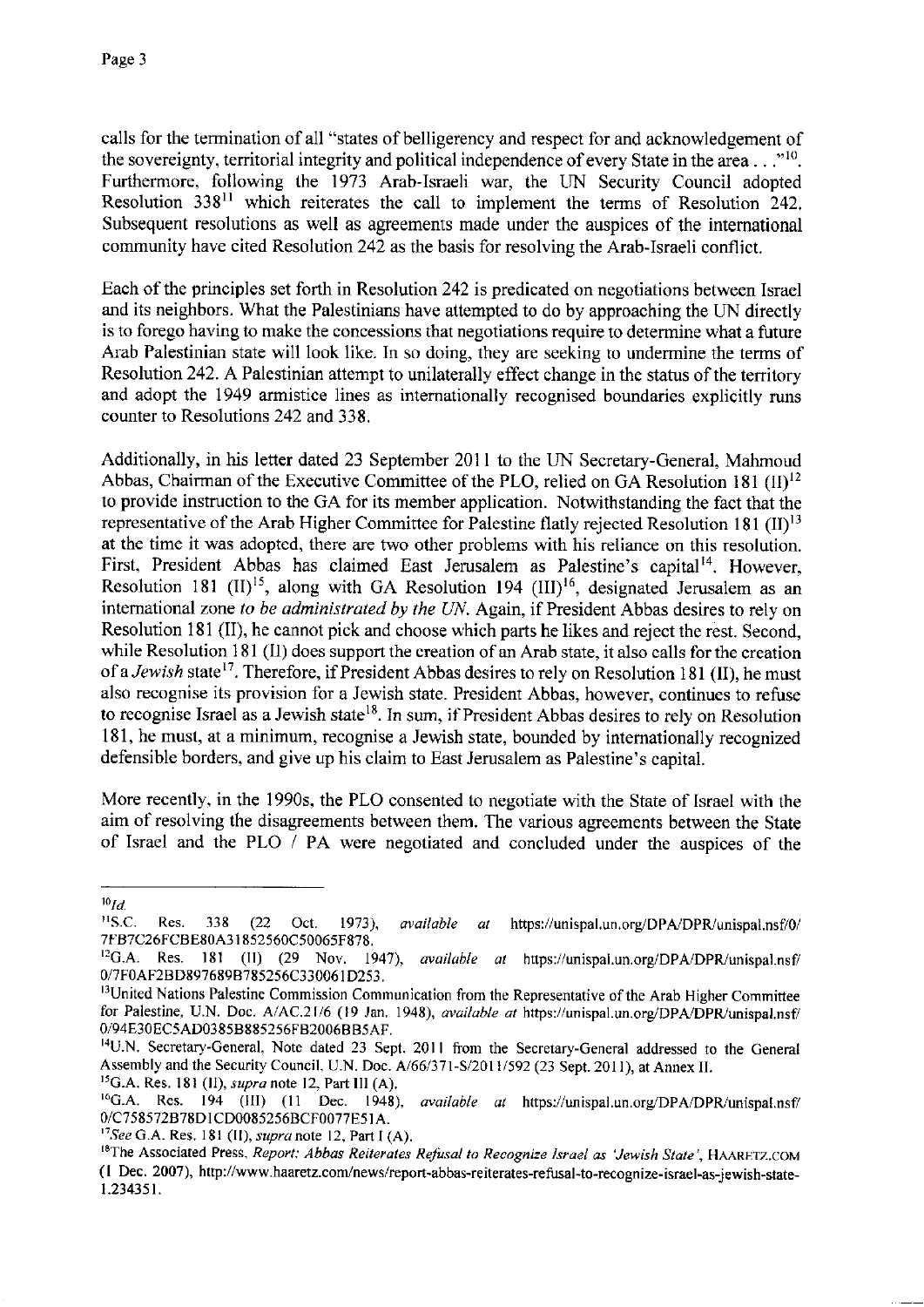international community<sup>19</sup>. Specifically, in the Interim Agreements, the PLO agreed to refrain from acts intended to change the status of the territories outside of peace talks<sup>20</sup>. *The Palestinians• attempt to forego such negotiations by appealing directly lo the UN constitutes a material breach of prior Israeli-Palestinian agreements and subverts the international rule of law.* It also indicates that Palestinian agreements cannot be relied upon—Palestinian officials readily breach their word when it suits their purposes.

It is only through direct negotiations between the parties that a just and lasting peace can be achieved. If the Palestinians continue to insist on pursuing the UN option, it will only set back the Palestinian cause by demonstrating to Israel and the world community that Palestinian leaders are not trustworthy negotiation partners. The Palestinians' approach to the UN in lieu of negotiations will rightly be viewed by Israel as a fundamental repudiation of the various Israeli-Palestinian agreements.

In light of the Palestinians' application seeking UN membership, it should be remembered that *the UN does not officially recognise states or declare statehood;* such actions are the responsibility of individual governments:

The recognition of a new State or Government is an act that *only other States and Governments may grant or withhold.* It generally implies readiness to assume diplomatic relations. The United Nations is neither a State nor a Government, and therefore does not possess any authority to recognize either a State or a Government<sup>21</sup>.

In light of the fact that no UN agency has authority to recognise or declare statehood, the November 2012 General Assembly decision to change the status of the PA at the UN from "Entity" with observer status to "Non-member State" with observer status is solely an internal administrative change for the UN and its agencies. *It does nothing to change the actual status of the PA in fact.* 

Also, under Article 4 of the UN Charter, "[m]embership in the United Nations is open to all other peace-loving *States* which accept the obligations contained in the present Charter and, in the judgment of the Organization, are able to carry out these obligations"<sup>22</sup>. Since Palestine is not currently in a position to carry out such obligations, any such approach to the UN Security Council must be rejected out of hand.

Moreover, UN consideration of the Palestinians' attempt to bypass negotiations with Israel makes the UN complicit in breaching the solemn agreements entered into by Israel and the Palestinians. This scenario could have far-reaching consequences for the PA, because the Interim Agreements form the legal basis for the  $PA$ 's very existence<sup>23</sup>. Israel would no longer

<sup>&</sup>lt;sup>19</sup>The "Oslo Accords" and "Interim Agreement" (collectively, the "Interim Agreements"). Israeli Palestinian Interim Agreement on the West Bank and the Gaza Strip, Isr.-PLO, 28 Sept. 1995, 36 I.L.M. 551 (1997) [hereinafter "Interim Agreement"], *available at* http://www.mfa.gov.il/mfa/foreignpolicy/peace/guide/ pages/the%20israeli-palestinian%20interim%20agreement.aspx: Oslo Accords, Declaration of Principles on Interim Self-Government, 13 Sept. 1993. 32 I.L.M. 1525 (1993) *available at* Interim Self-Government, 13 Sept. 1993, 32 I.L.M. 1525 (1993), *available at*  http://www.jewishvirtuallibrary.org/jsource/Peace/dop.html.<br><sup>20</sup>See Interim Agreement, *supra* note 19, art. XXXI(7).

<sup>&</sup>lt;sup>21</sup> About UN Membership, U.N., http://www.un.org/en/sections/member-states/about-un-membership/index.html (last visited 30 Oct. 2018) (emphasis added).

<sup>22</sup>U.N. Charter art. 4, para. I (emphasis added). *23See* Interim Agreement, *supra* note 19, art. I.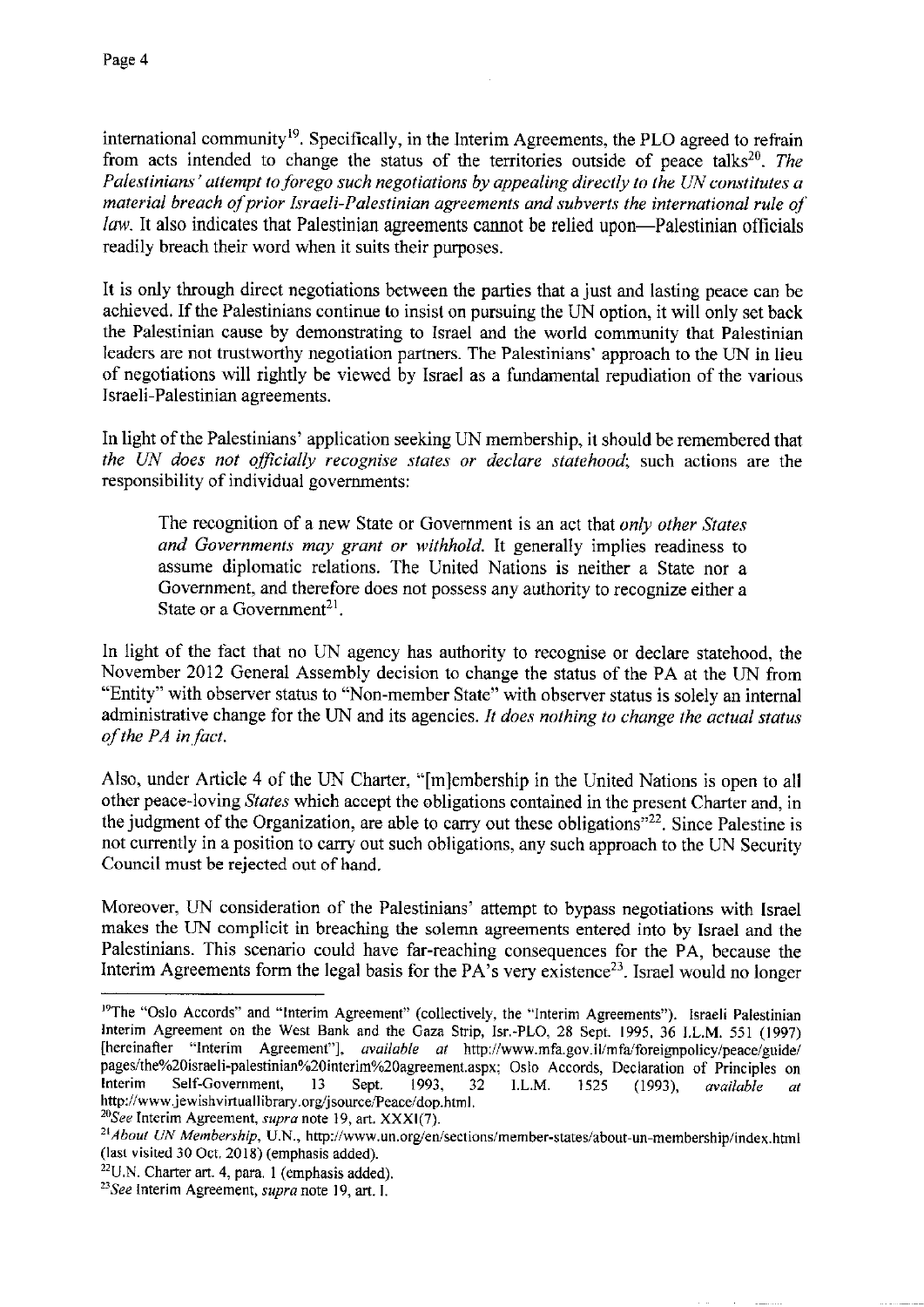be bound by these same agreements if this breach occurs. In fact, the PA's actions before the GA have already led to responses by Israel that are not in the long-term interests of the Palestinians.

Furthermore, the PA's (failed) attempts to reconcile with  $Hamas^{24}$ , an internationally-declared terrorist organisation<sup>25</sup> that refuses to even recognise the right of UN Member State Israel to  $exist^{26}$ , reflect poorly on Palestinian leaders and their commitment to the principles upon which the UN was founded. This is especially true since the PA has not demanded that Hamas modify its Charter which includes, among numerous objectionable and racist provisions, a call for the destruction of Israel. This establishes beyond doubt that the PA is not serious about resolving its disagreements with Israel. The PA must not be rewarded for disregarding principles underlying the UN Charter and allying itself with the unreformed terrorist organisation, Hamas.

One wonders if the Palestinians are even serious about peace with Israel. Palestinian President and Fatah party leader Abbas submitted the application for membership to the UN on the same day that Abbas Zaki, a senior member of the Fatah Central Committee, stated that creating a Palestinian state in the 1967 borders would spell Israel's doom<sup>27</sup>. Furthermore, while President Abbas makes statements about peace and a two-state solution, Palestine's teachers and media are educating the children to believe that Israel does not even exist<sup>28</sup>. In fact, the logo of the Permanent Observer Mission of Palestine to the United Nations omits Israel completely from the territory of the former Palestine Mandate, signifying Palestinian refusal to recognise Israel's legitimate existence<sup>29</sup>. This open stance against Israel makes it clear that Palestine cannot be viewed as a peace-loving nation.

In sum, by deciding to take their case to the UN, the Palestinians have attempted to bypass peaceful negotiations with Israel in an attempt to accomplish at the UN what the PLO has been unable to accomplish through direct negotiations, largely due to its own unwillingness to make the compromises necessary to achieve peace.

<sup>&</sup>lt;sup>24</sup>Sami Jadallah, *Fatah and Hamas; Reconciliation or Escape Forward*, VETERANS TODAY: WORLD (29 Apr. 20 I I), https://www.veteranstodayarchives.com/20 11 /04/29/fatah-and,hamas-reconciliation-or-escape-forward/.

<sup>&</sup>lt;sup>25</sup> See, e.g., OFFICE OF THE COORDINATOR FOR COUNTERTERRORISM, U.S. DEP'T OF STATE, COUNTRY REPORTS ON TERRORISM 2008 (2009), *available at* http://www.state.gov/documents/organization/l 22599.pdf (detailing the United States' categorisation of Hamas as a terror organisation); Council Common Position (EU) 2009/67, 2006 OJ. (L 23/27) 37 (EN), *available at* http://eur-lex.europa.eu/eli/compos/2009/67/oj (detailing the EU's **recognition of Hamas as a terrorist organisation).** 

<sup>&</sup>lt;sup>26</sup>See The Covenant of the Islamic Resistance Movement - Hamas, art. 28 (1988), *available at* http://www.memri.org/report/en/0/0/0/0/0/50/1609.htm.

*<sup>&</sup>quot;Falah Central Committee Member Abbas Zaki Calls Netanyahu and Obama "Scumbags" and Says: "The Greater Goal Cannot Be Accomplished in One Go"*, (interview on Al-Jazeera television broadcast 22 Sept. 2011), MEMRI TV, available at http://www.memritv.org/clip/en/3130.htm (last visited 30 Oct. 2018).

<sup>&</sup>lt;sup>28</sup>Palestinian Authority *TV Teaches Kids Israeli Cities Are Occupied Palestine*, PALESTINIAN MEDIA WATCH (25 Aug. 2010), http://www.palwatch.org/site/modules/videos/pal/videos.aspx?fid id=latest&doc. id=2963. http://www.palwatch.org/site/modules/videos/pal/videos.aspx?fld\_id=latest&doc\_id=2963; Palestinian Authority TV Kids' Program: Jaffa and Haifa Are in "State of Palestine", PALESTINIAN MEDIA WATCH, (16 May 2010), http://palwatch.org/main.aspx?fi=408&fld\_id=408&doc\_id=2252; Palestinian Maps *Omitting Israel, JEWISH VIRTUAL LIBRARY, http://www.jewishvirtuallibrary.org/jsource/History/palmatoc1.html* (last visited 30 Oct. 2018).

<sup>&</sup>lt;sup>29</sup>The logo appears on the webpage of the Permanent Observer Mission of Palestine to the United Nations which describes the Palestinian Liberation Organization (PLO). *Palestine Liheration Organization,* PERMANENT OBSERVER MISSION PALESTINE TO THE U.N., http://palestineun.org/about-palestine/palestine-liberationorganization/ (last visited 30 Oct. 2018).